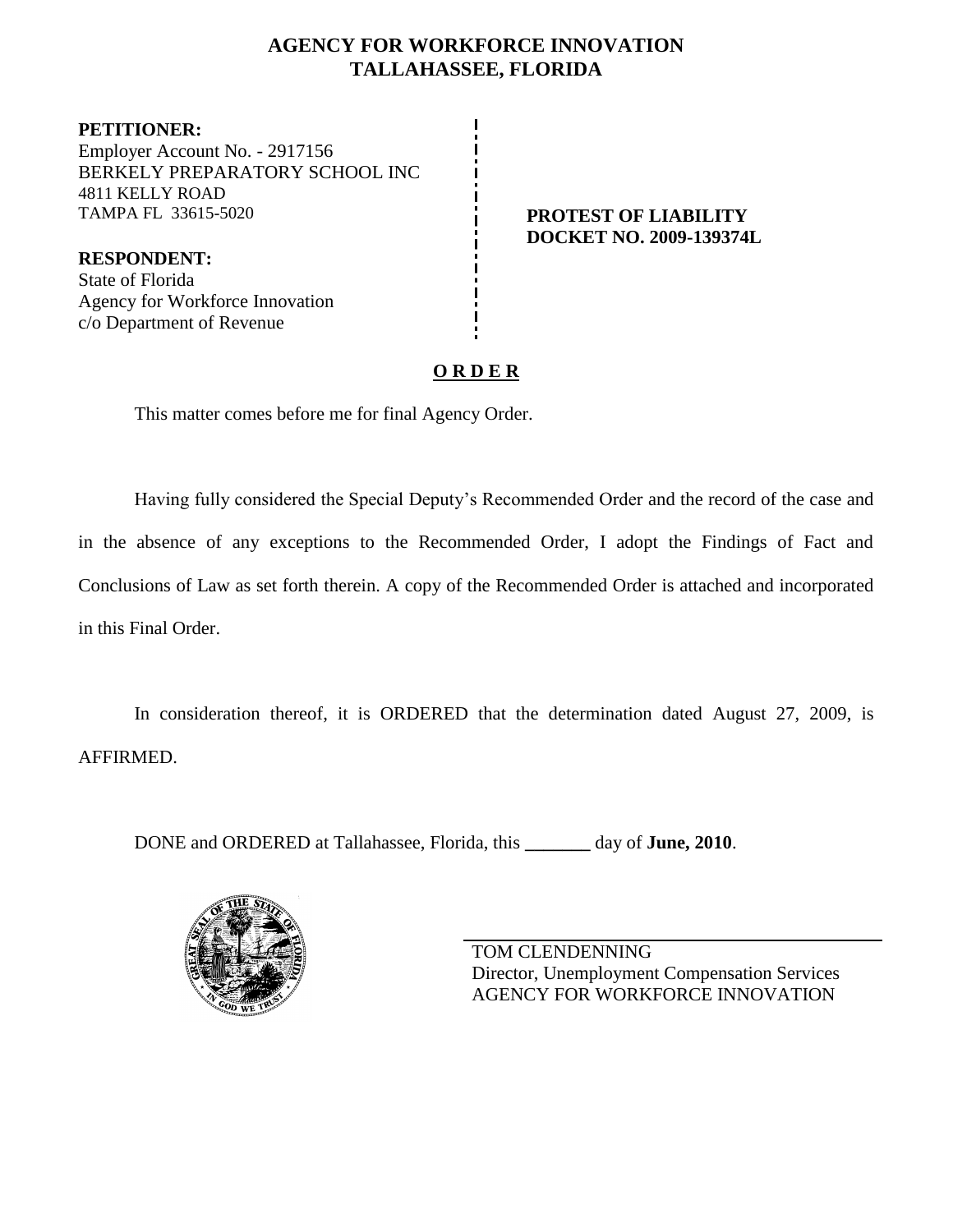## **AGENCY FOR WORKFORCE INNOVATION Unemployment Compensation Appeals**

MSC 345 CALDWELL BUILDING 107 EAST MADISON STREET TALLAHASSEE FL 32399-4143

### **PETITIONER:**

Employer Account No. - 2917156 BERKELY PREPARATORY SCHOOL INC CHARLES S SIMPSON JR 4811 KELLY ROAD TAMPA FL 33615-5020

#### **PROTEST OF LIABILITY DOCKET NO. 2009-139374L**

**RESPONDENT:** State of Florida Agency for Workforce Innovation c/o Department of Revenue

# **RECOMMENDED ORDER OF SPECIAL DEPUTY**

TO: Director, Unemployment Compensation Services Agency for Workforce Innovation

This matter comes before the undersigned Special Deputy pursuant to the Petitioner's protest of the Respondent's determination dated August 27, 2009.

After due notice to the parties, a telephone hearing was held on December 29, 2009. The Petitioner's Business Manager and Chaplain both appeared at the hearing. The Joined Party and a Tax Specialist for the Respondent appeared and provided testimony at the hearing.

The record of the case, including the recording of the hearing and any exhibits submitted in evidence, is herewith transmitted. Proposed Findings of Fact and Conclusions of Law were not received.

#### **Issue:**

Whether services performed for the Petitioner by the Joined Party and other individuals as teachers constitute insured employment pursuant to Sections 443.036(19), 443.036(21); 443.1216, Florida Statutes, and if so, the effective date of the liability.

## **Findings of Fact:**

1. The Petitioner is a private school which was formed in 1961. The school provides classes from prekindergarten through twelfth grade. While the school is affiliated with a church, the school is operated for educational purposes rather than religious purposes. While the church does have oversight of property sales by the school and the appointment of a headmaster, the school is not owned or operated by the church. The school and church have separate Federal Employer ID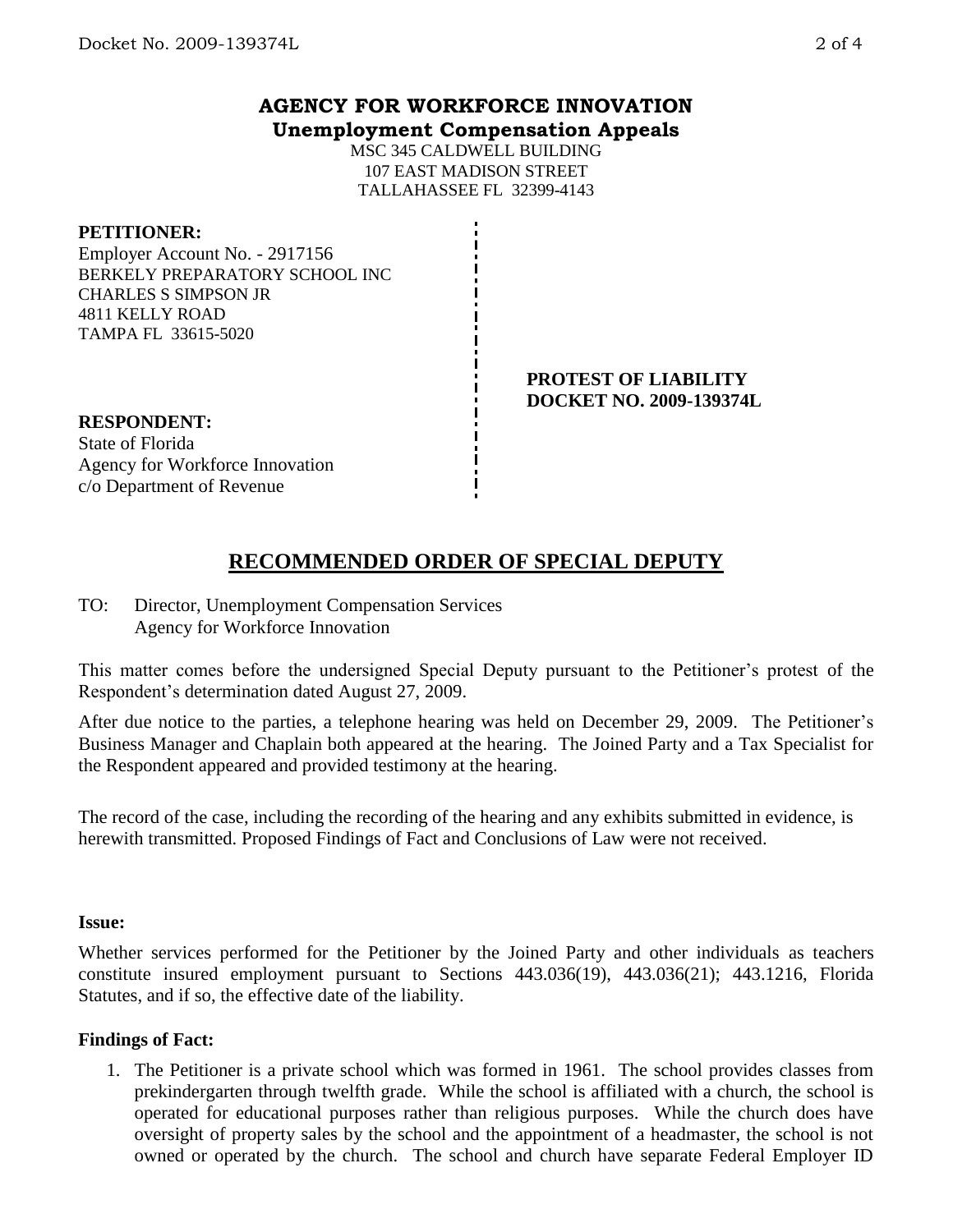numbers. The school funding comes primarily from tuition payments and is supplemented by contributions.

- 2. The school maintains an ordained chaplain from the church. The chaplain's role is to act as a spiritual advisor and to teach religious studies courses. The religious studies courses offered by the school are required for students of the appropriate grade levels. The courses include ethics courses, courses on world religions, and religious history courses. The purpose of the religious studies courses is to educate and not to proselytize.
- 3. The school has operated under a non-profit  $501(c)(3)$  exemption granted by the Internal Revenue Service. By a letter dated February 15, 1982, the Florida Department of Labor and Employment Security notified the Petitioner that the Petitioner was not liable to pay Florida unemployment compensation taxes. The Petitioner has approximately 130 full time teachers and 20-30 part time teachers.
- 4. The Joined Party was employed by the Petitioner as a part time substitute teacher and off campus coach from December 2002, through December 2009. The Joined Party was paid \$100 per day and issued a W-2 form by the Petitioner. The Joined Party received \$6,239.16 in wages from the Petitioner in 2008. The Joined Party was covered by the Petitioner's worker's compensation insurance.

### **Conclusions of Law:**

5. Section 443.1216(3), Florida Statutes, provides:

The employment subject to this chapter includes service performed by an individual in the employ of a religious, charitable, educational, or other organization, if:

- (a) The service is excluded from the definition of "employment" in the Federal Unemployment Tax Act solely by reason of s. 3306(c)(8) of that act; and
- (b) The organization had at least four individuals in employment for some portion of a day in each of 20 different weeks during the current or preceding calendar year, regardless of whether the weeks were consecutive and whether the individuals were employed at the same time.
- 6. The evidence demonstrates that the Petitioner is a nonprofit educational organization with at least four individuals in employment. The fact that the Joined Party was employed by the Petitioner is not in dispute. The matter to be resolved is whether the Petitioner is an employer subject to the Unemployment Compensation Law as set forth in s. 443.1216(3). There is no conflict concerning the fact that the Petitioner employs approximately 130 full time teachers and 20-30 part time teachers. The question to be resolved is whether the employees have performed services in insured employment. In order to determine that the employment is insured, it must be established that the Petitioner has had at least four employees performing services for any portion of a day within twenty weeks of a calendar year. It was demonstrated that the Petitioner's school maintains 130 full time teachers throughout the school year.
- 7. Section 443.1216(4)(a), Florida Statutes, provides:
	- (4) For purposes of subsections (2) and (3), the employment subject to this chapter does not apply to service performed:

(a) In the employ of: